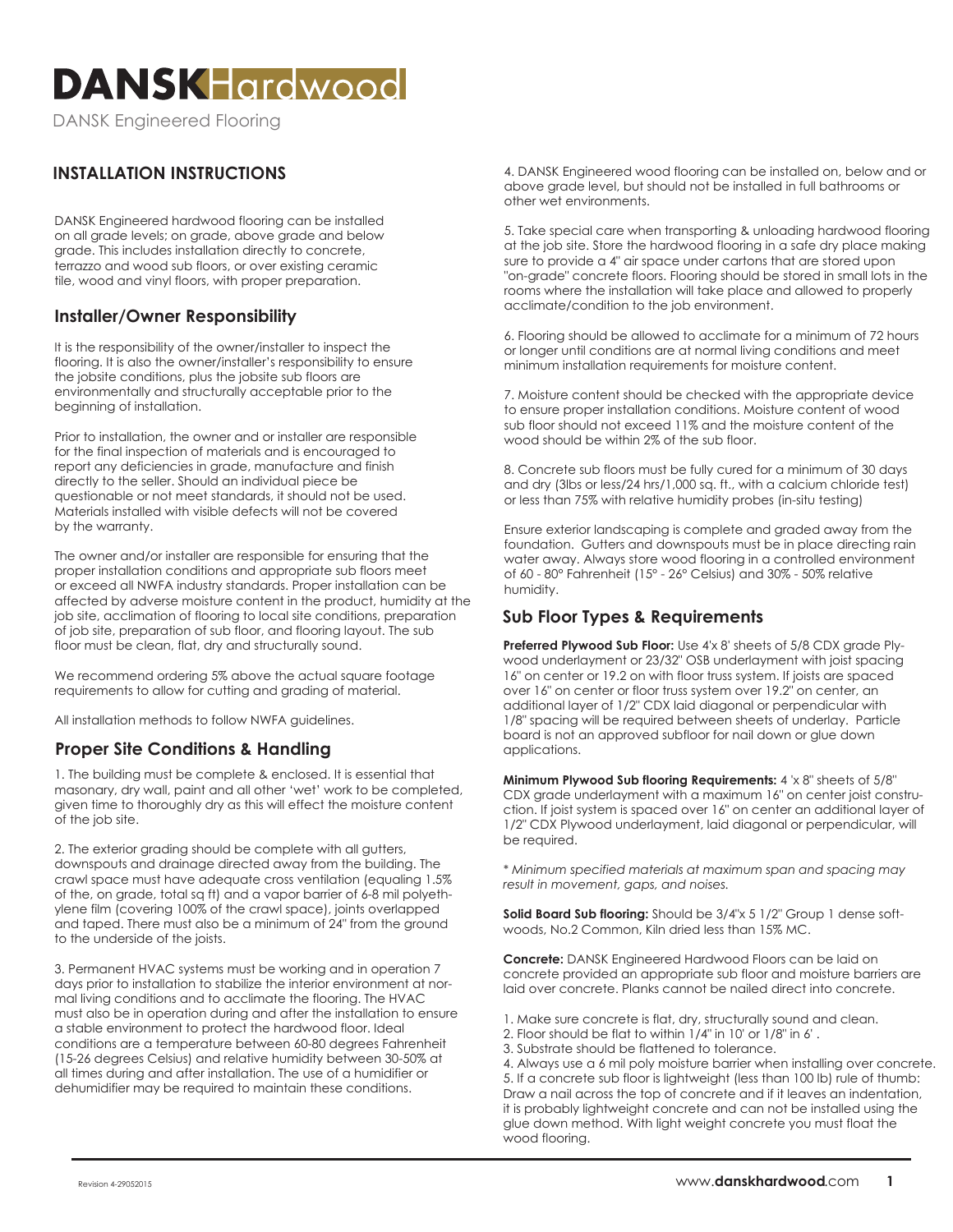# **DANSKHardwood**

DANSK Engineered Flooring

#### **Moisture testing for material and wood subfloors:**

Using a pin-style meter, test wood for moisture content. Wood should be between 6% - 9% moisture content prior to installation. The subfloor should be within 2% difference of the hardwood, with the moisture content of the subfloor not to exceed 11%.

Crawl spaces must be cross-ventilated (1.5% of the total sq. ft.). 6-8 mil black poly covering 100% of the ground and a minimum of 24" from the ground to the bottom of the joists.

#### **Test concrete for moisture using one of the following methods:**

**Calcium chloride test:** Follow test manufacturer's directions, performing 3 tests for the first 1,000 s/f and one additional test for every subsequent 1,000 s/f. Moisture emission rate should not exceed 3 lbs per 1000 s/f.

**Insitu test:** Relative humidity probes should read 75% relative humidity or less in all areas.

**For further information on moisture testing, follow the guidelines published by the National Wood Flooring Association, www.nwfa.org.**

### **Additional Sub Floor Notes**

Sub floor surface must be clean, level, structurally sound, and dry. Dansk Hardwood will not be responsible for any product failure due to poor sub floor conditions or materials. Unsound or damaged sections should be repaired or replaced.

Sub floor surface should be scraped or sanded clean and made flat prior to installation. The surface must also be free of any wax, dirt, paint, oil, grease, sealers, curing compounds and other debris. Sand or grind high spots and fill low spots with an approved floor patch compound.

When is very important to nail or screw any area of loose or moving sub floor that will cause squeaks. DANSK Hardwood recommends the use of nails or screws with panels fastened every 12 inches along the joists or intermediate supports to ensure soundness of floor when complete.

#### **Sub Floor Inspection and Room Preparation**

Sub floor must be completely dry. If installing over new concrete slab, allow 60 days or more to dry thoroughly. The installer must test the concrete using recommended testing methods and levels.

Sub floor must be free of any paint, oil, greases, dirt, sealers, curing agents, dust and other residues.

If installing on any wood sub floor, the moisture content difference between engineered wood floor and wood sub flooring should not be more than 2%.

If installing over existing vinyl floor, make sure vinyl is free of waxes, polishes,and is secured to the sub floor and that the underlying sub floor meets sub floor conditions.

Screw down all creaking and loose sub flooring.

Remove doors and existing baseboards, quarter rounds and thresholds.

Undercut doorjambs using a piece of flooring as a guide.

Door frames and other wooden obstacles should be sawed off at the bottom to allow enough room for the planks to slide under.

#### **General Installation Requirements**

All wet trades such as tiling, drywall, painting etc. must be completed before hardwood is installed or delivered to the site.

1. Evaluate job-site and sub floor condition to ensure proper installation environment.

2. Read the product instructions throughly.

3. The completed floor is only as good as the sub floor, and the installer.

4. Allow for an expansion space of 1/2" around all vertical obstructions.

5. Should a piece be doubtful due to manufacturing, colour, finishing, grade or having a visual defect - do not install it. Cut it for the wall line or place it in a closet. Work out of multiple cartons for a random appearance.

**Note:** DANSK Engineered may only be installed over hydronic radiant heat (not to exceed 85 degrees Fahrenheit at the subfloor) and in compliance with NWFA guidelines. Please refer to www.nwfa.org/

Never strike the floor with a hammer or mallet as this may damage the finish. In glue down and floating applications, do not use ratchet straps to secure the floor.

For glue down or floating applications, restrict any foot traffic for 24 hours following installation.

**Note:** Minor occasional noise (such as squeaking) within the flooring is inherent to all staple and nail down applications and can occur as environmental conditions change.

## **Completing the Job**

1. Fill visible joints and gaps with a non silicon based filler that blends with the floor color. Helpful hint: Test filler on spare piece of plank.

**Note:** The use of fillers/putty and stain is a recommended and acceptable industry practice. Full plank replacements are also acceptable forms of repair and do not affect the integrity of the floor when done correctly